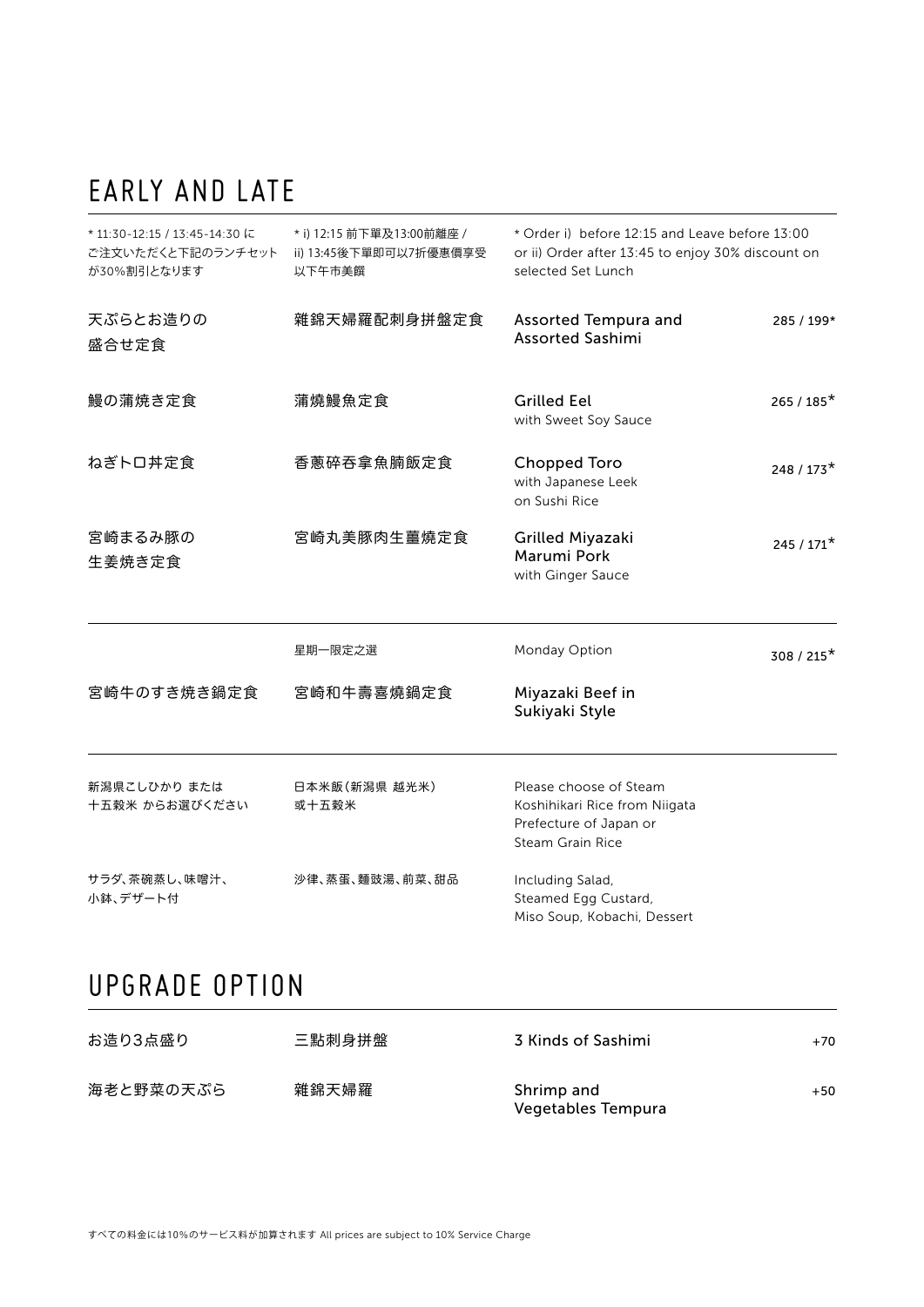## BUILD YOUR SET 268

| 各グループよりお一つずつ<br>お選びください    | 每組選一項               | Choose one from each group                                              |       |
|----------------------------|---------------------|-------------------------------------------------------------------------|-------|
| お造り3点盛り                    | 三點刺身拼盤              | 3 Kinds of Sashimi                                                      | $+10$ |
| 寿司4貫盛り                     | 四點壽司拼盤              | 4 Kinds of Sushi                                                        |       |
| 天ぷら盛合せ                     | 雜錦天婦羅               | Shrimp and<br>Vegetables Tempura                                        |       |
| 宮崎牛のすき焼き鍋                  | 宮崎和牛壽喜燒鍋            | Miyazaki Beef<br>in Sukiyaki Style                                      | $+60$ |
| 銀鱈の西京味噌漬け焼き                | 燒銀鱈西京麵豉漬            | <b>Grilled Silver Cod</b><br>with Saikyo Miso Sauce                     | $+20$ |
| 鰻の蒲焼き                      | 蒲燒鰻魚                | <b>Grilled Eel</b><br>with Sweet Soy Sauce                              | $+20$ |
| 宮崎まるみ豚の<br>しゃぶしゃぶ鍋         | 宮崎丸美豚肉涮涮鍋           | Miyazaki Marumi Pork<br>in Shabu Shabu Style                            | $+20$ |
| 宮崎名物チキン南蛮                  | 宮崎名物南蠻雞<br>配黑醋汁伴他他醬 | Miyazaki Chicken<br>Marinated in Namban Vinegar<br>with Tartar Sauce    | $+20$ |
| 宮崎まるみ豚の<br>厚切りとんかつ         | 宮崎丸美豚肉厚切吉烈          | Crispy Miyazaki<br>Marumi Pork Chop<br>in Tonkatsu Style                |       |
| 日本産鶏もも肉の照焼き                | 照燒日本雞腿肉             | <b>Grilled Japanese</b><br>Chicken Thigh<br>with Teriyaki Sauce         |       |
| 宮崎まるみ豚の黒酢あん掛<br>け炒め        | 宮崎丸美豚肉配黑醋汁          | Grilled Miyazaki<br>Marumi Pork<br>with Sweet Black Vinegar Sauce       |       |
| 新潟県産こしひかり                  | 日本米飯(新潟縣越光米)        | Steamed Koshihikari Rice<br>from Niigata Prefecture of Japan            |       |
| 十五穀米                       | 十五穀米                | <b>Steamed Grain Rice</b>                                               |       |
| 讃岐うどん                      | 讃岐烏冬                | Sanuki Udon Noodles                                                     |       |
| サラダ、茶碗蒸し、味噌汁、小鉢、<br>デザート付き | 沙律、日式蒸蛋、麵豉湯、前菜、甜品   | Including Salad,<br>Steamed Egg Custard, Miso Soup,<br>Kobachi, Dessert |       |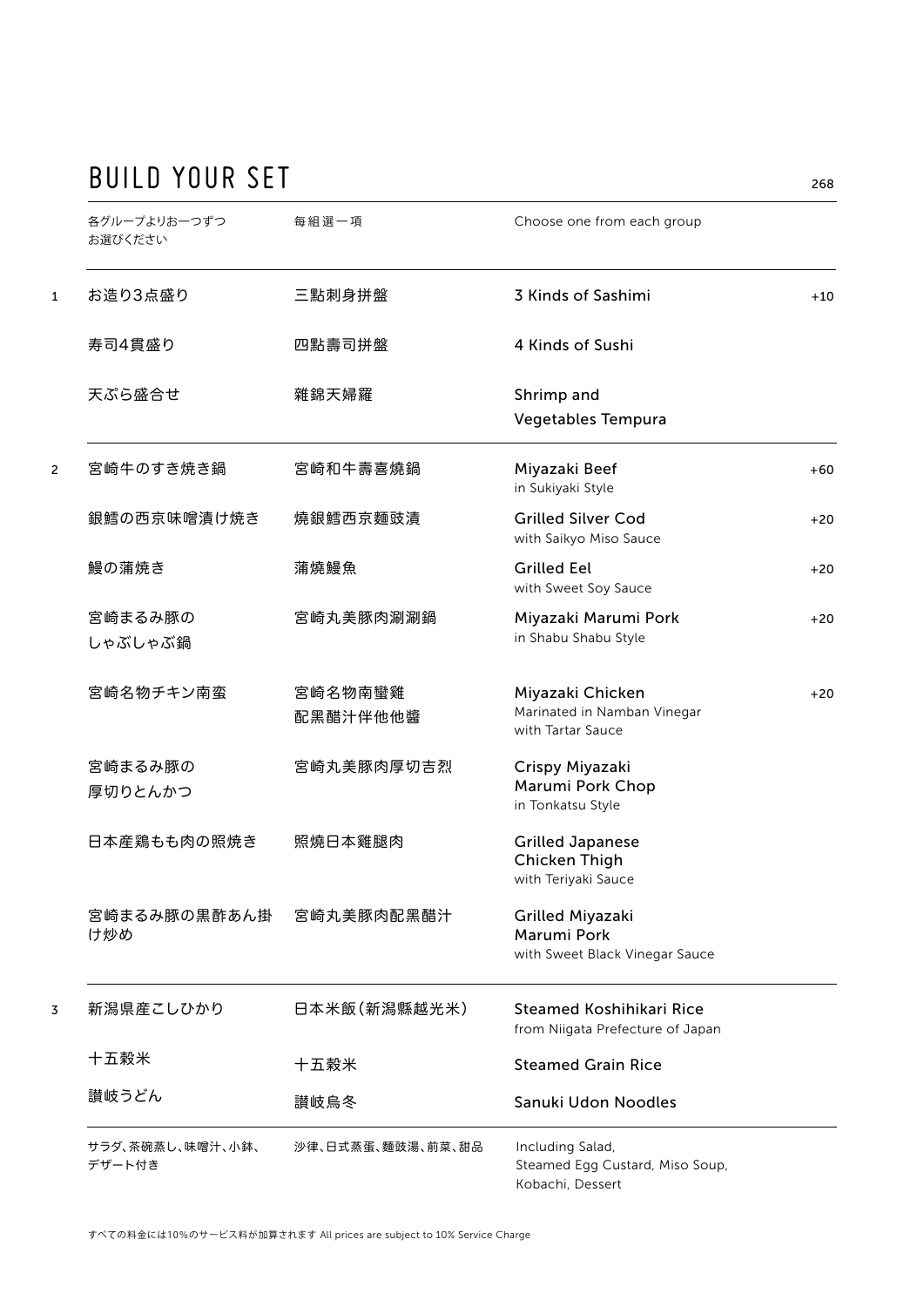### SIGNATURE

| 宮崎和牛サーロイン<br>ステーキ定食 (100g)            | 燒宮崎和牛西冷定食<br>(100g)                            | Grilled Miyazaki Beef Sirloin<br>(100q)                                                                               | 498 |
|---------------------------------------|------------------------------------------------|-----------------------------------------------------------------------------------------------------------------------|-----|
| 特上お造りと宮崎牛<br>サーロインステーキ<br>の定食 (50g)   | 特上刺身拼盤和燒宮崎<br>和牛西冷定食(50g)                      | <b>Premium Assorted Sashimi</b><br>and Grilled Miyazaki Beef<br>Sirloin (50g)                                         | 478 |
| 特上寿司盛合せ定食<br>大トロ、海胆、<br>本日のおすすめ10貫    | 特上壽司拼盤定食<br>吞拿魚腩、海膽、<br>季節限定推介10件              | <b>Premium Assorted Sushi</b><br>Toro, Sea Urchin and<br>Today's Chef Special (10pcs)                                 | 408 |
| 特上お造り盛合せ定食<br>本マグロ3種、海胆、<br>本日のおすすめ4種 | 特上刺身拼盤定食<br>吞拿魚腩、吞拿魚中腩、<br>吞拿魚、海膽、<br>季節限定推介4款 | <b>Premium Assorted Sashimi</b><br>Toro, Chu-toro, Tuna,<br>Sea Urchin and<br><b>Today's Chef Special</b><br>(4kinds) | 428 |
| 海鮮丼定食                                 | 海鮮丼定食                                          | Assorted Sashimi on Sushi<br>Rice                                                                                     | 328 |

| 新潟県こしひかり または<br>十五穀米 からお選びください | 日本米飯(新潟県 越光米)<br>或 十五穀米 | Please choose Steam Rice<br>Koshihikari from Niigata, Japan<br>or Steam Grain Rice |
|--------------------------------|-------------------------|------------------------------------------------------------------------------------|
| サラダ、茶碗蒸し、味噌汁、小鉢、<br>デザート付き     | 沙律、日式蒸蛋、麵豉湯、前菜、甜品       | Including Salad,<br>Steamed Egg Custard, Miso Soup,<br>Kobachi, Dessert            |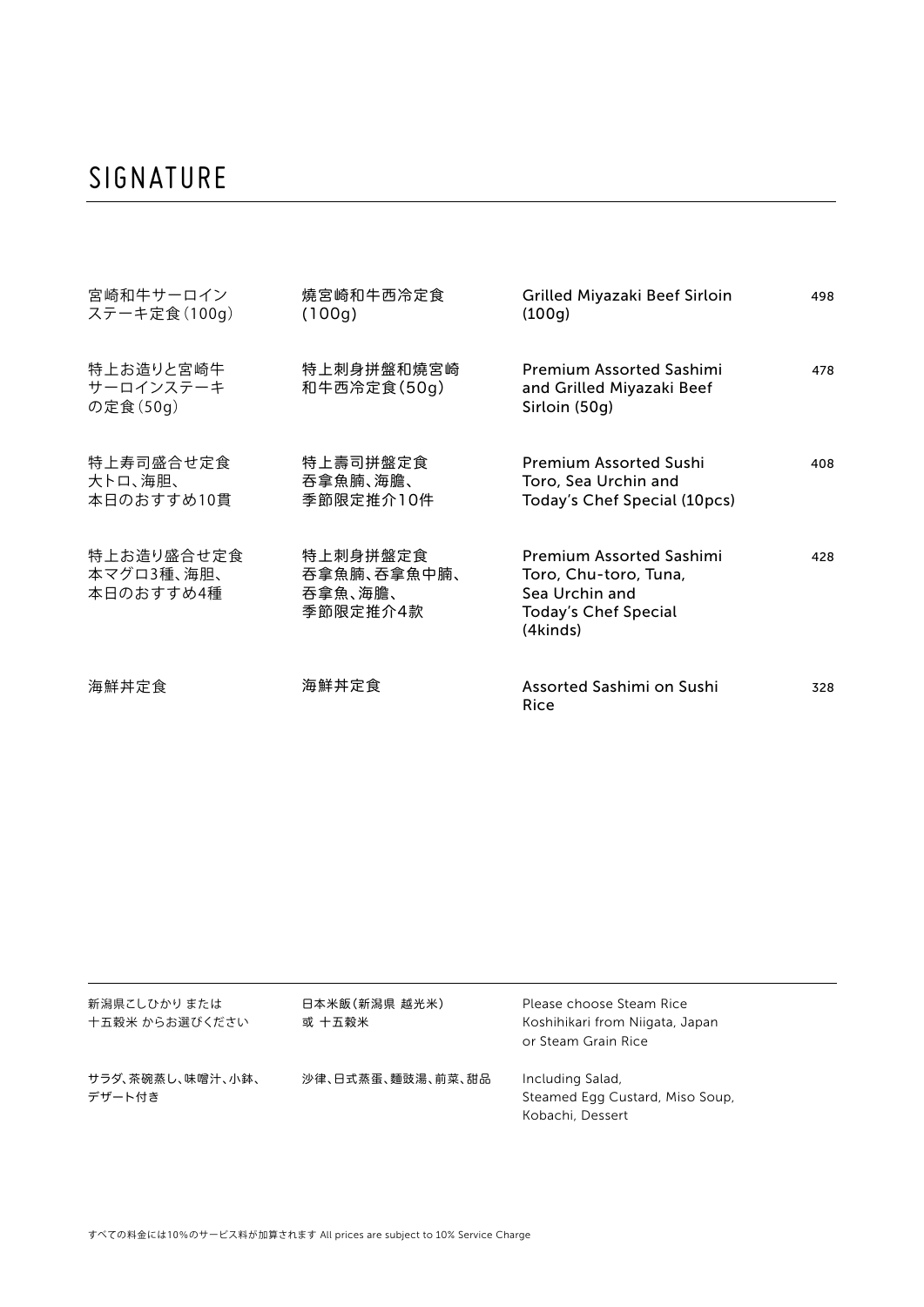### SIGNATURE

| お造り盛合せ定食                                        | 刺身拼盤定食                                | <b>Assorted Sashimi</b>                                                                                         | 308 |
|-------------------------------------------------|---------------------------------------|-----------------------------------------------------------------------------------------------------------------|-----|
| 宮崎牛の<br>すき焼き鍋定食                                 | 宮崎和牛壽喜燒鍋定食                            | Miyazaki Beef<br>in Sukiyaki Style                                                                              | 308 |
| 銀鱈の西京味噌<br>漬け焼き定食                               | 燒銀鱈西京麵豉漬定食                            | <b>Grilled Silver Cod</b><br>with Saikyo Miso Sauce                                                             | 258 |
| 寿司盛合せと<br>讃岐うどんの定食                              | 壽司拼盤配讃岐烏冬定食                           | Assorted Sushi and<br>Sanuki Udon Noodles                                                                       | 258 |
| 福井武生越前<br>おろしそば定食(冷製)<br>ねぎトロ巻、<br>天ぷら盛合せ付      | 福井武生製麺所蕎麥定食(凍)<br>配雜錦天婦羅及香蔥碎吞拿<br>魚腩巻 | Fukui Takefu<br><b>Buckwheat Noodles (Cold)</b><br>with Assorted Tempura and<br>Chopped Toro Sushi Roll         | 258 |
| 宮崎まるみ豚の<br>厚切りとんかつ定食                            | 宮崎丸美豚肉厚切吉烈定食                          | Crispy Miyazaki Marumi<br>Pork Chop in Tonkatsu Style                                                           | 228 |
| 日本産鶏もも肉の<br>照焼き定食                               | 照燒日本雞腿肉定食                             | <b>Grilled Japanese</b><br>Chicken Thigh<br>with Teriyaki Sauce                                                 | 228 |
| ベジタリアン定食<br>野菜鍋<br>野菜天ぷら、<br>フルーツトマト、<br>釜揚げうどん | 素菜定食 蔬菜鍋<br>雜錦蔬菜天婦羅、蕃茄、<br>釜揚讃岐烏冬     | Vegetarian Set<br>Vegetable Hot Pot,<br>Assorted Vegetable Tempura,<br>Fruit Tomato and<br>Kamaage Udon Noodles | 218 |
|                                                 |                                       |                                                                                                                 |     |

| 新潟県こしひかり または<br>十五穀米 からお選びください | 日本米飯 (新潟県 越光米)<br>或 十五穀米 | Please choose Steam Rice<br>Koshihikari from Niigata, Japan<br>or Steam Grain Rice |
|--------------------------------|--------------------------|------------------------------------------------------------------------------------|
| サラダ、茶碗蒸し、味噌汁、小鉢、<br>デザート付き     | 沙律、日式蒸蛋、麵豉湯、<br>前菜、甜品    | Including Salad,<br>Steamed Egg Custard, Miso Soup,<br>Kobachi, Dessert            |